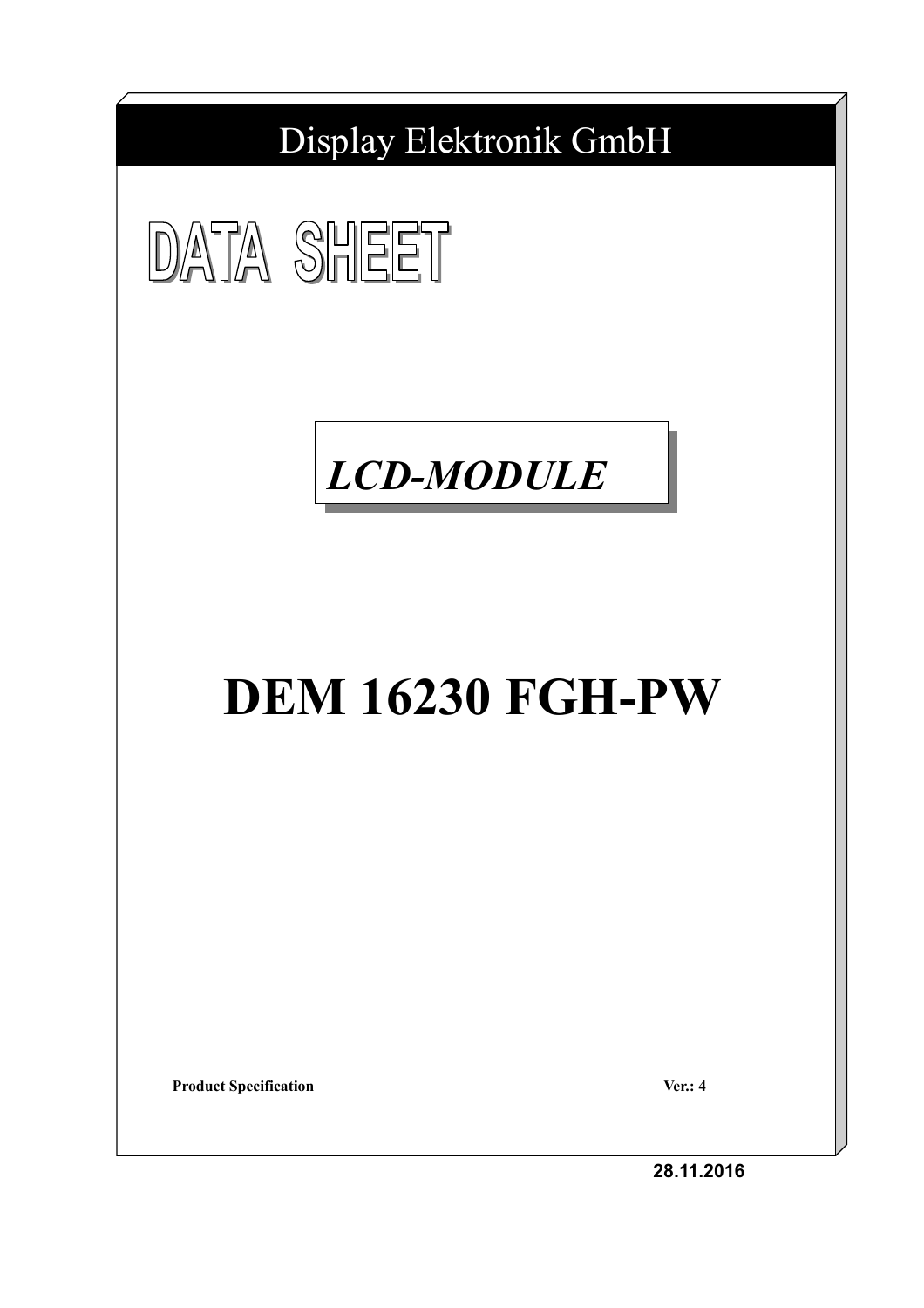# **Revision History**

| <b>VERSION</b> | <b>DATE</b> | <b>Note</b>                                                           |
|----------------|-------------|-----------------------------------------------------------------------|
|                | 27.11.2012  | <b>First Issue</b>                                                    |
|                | 18.11.2014  | Modify Vout-VSS, Response Time and<br>B/L Information.                |
| 2              | 11.01.2016  | Add Pull Tape                                                         |
| 3              | 25.02.2016  | Modify Precautions in use of LCD Modules<br>& Static Electricity Test |
| 4              | 28.11.2016  | <b>Add FPC Bending Rule</b>                                           |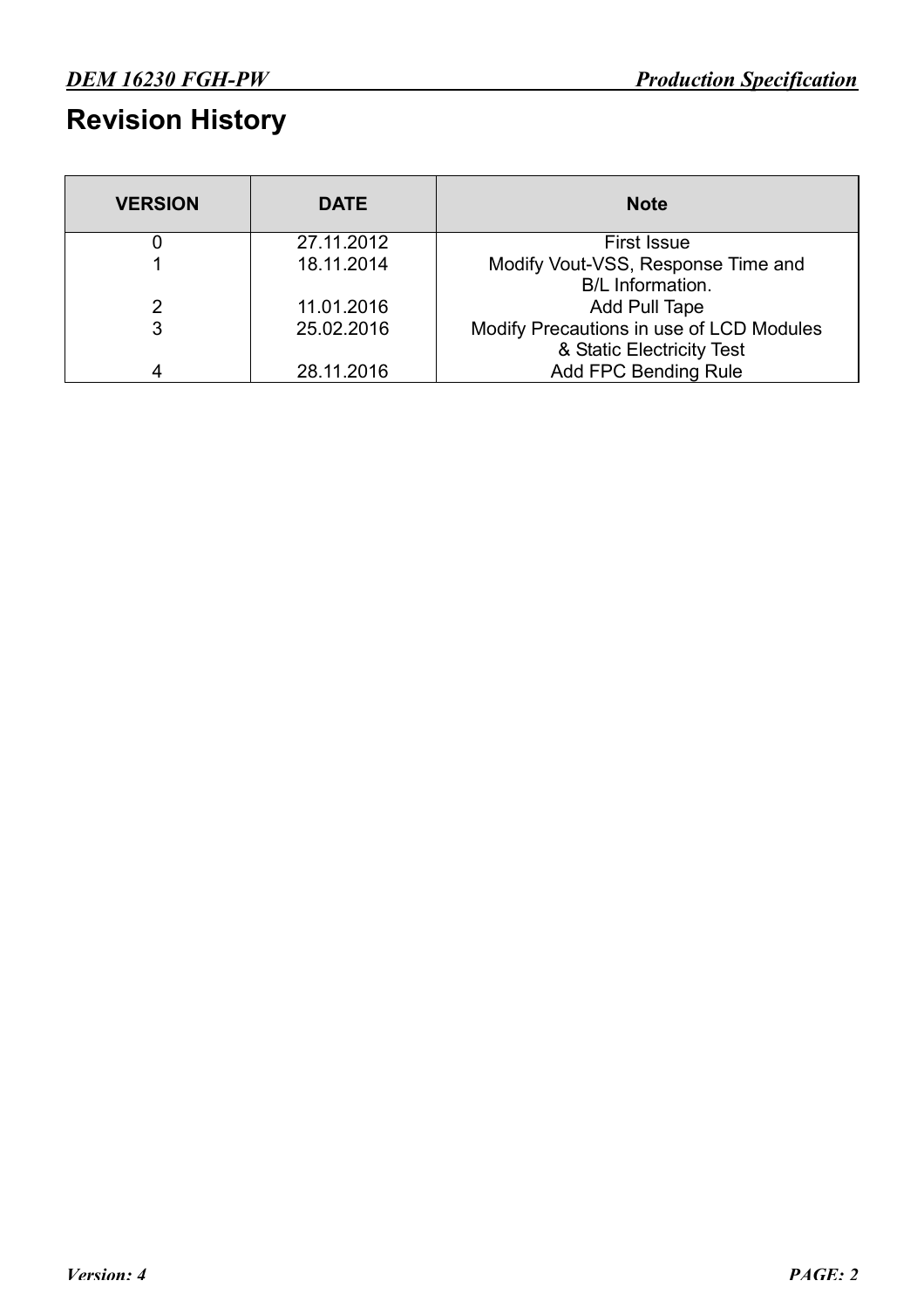# **Contents**

- 1. General Specification
- 2. Interface Pin Function
- 3. Counter Drawing &Block Diagram
- 4. Optical Characteristics
- 5. Absolute Maximum Ratings
- 6. Electrical Characteristics
- 7. Backlight Information
- 8. Reliability
- 9. Inspection specification
- 10. Precautions in use of LCD Modules
- 11. Application Schematics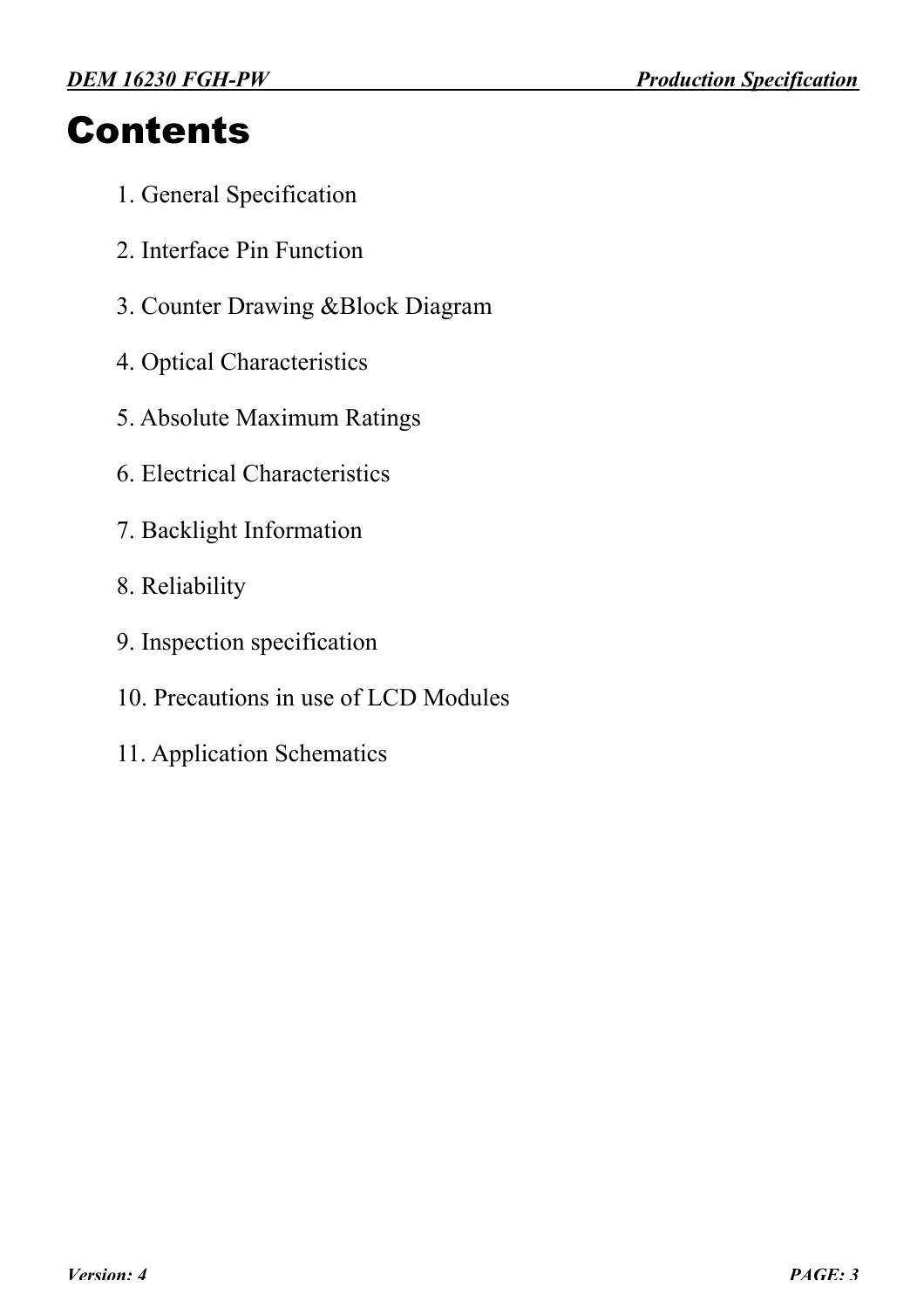#### **1. General Specification**

The Features of the Module is description as follow:

- $\blacksquare$  Module dimension: 72.10 x 29.60 x 9.40 mm
- View area:  $61.00 \times 15.10 \text{ mm}$
- Active area:  $56.20 \times 11.50 \text{ mm}$
- Number of Characters: 16 Characters x 2 Lines
- $\blacksquare$  Dot size: 0.55 x 0.65 mm
- $\blacksquare$  Dot pitch: 0.60 x 0.70 mm
- $\blacksquare$  Character size: 2.95 x 5.55 mm
- $\blacksquare$  Character pitch: 3.55 x 5.95 mm
- LCD type: FSTN Positive Transflective
- Duty: 1/16, 1/5 Bias
- View direction: 6 o'clock
- Backlight Type: LED, White
- $\blacksquare$  IC: ST7032 (Sitronix)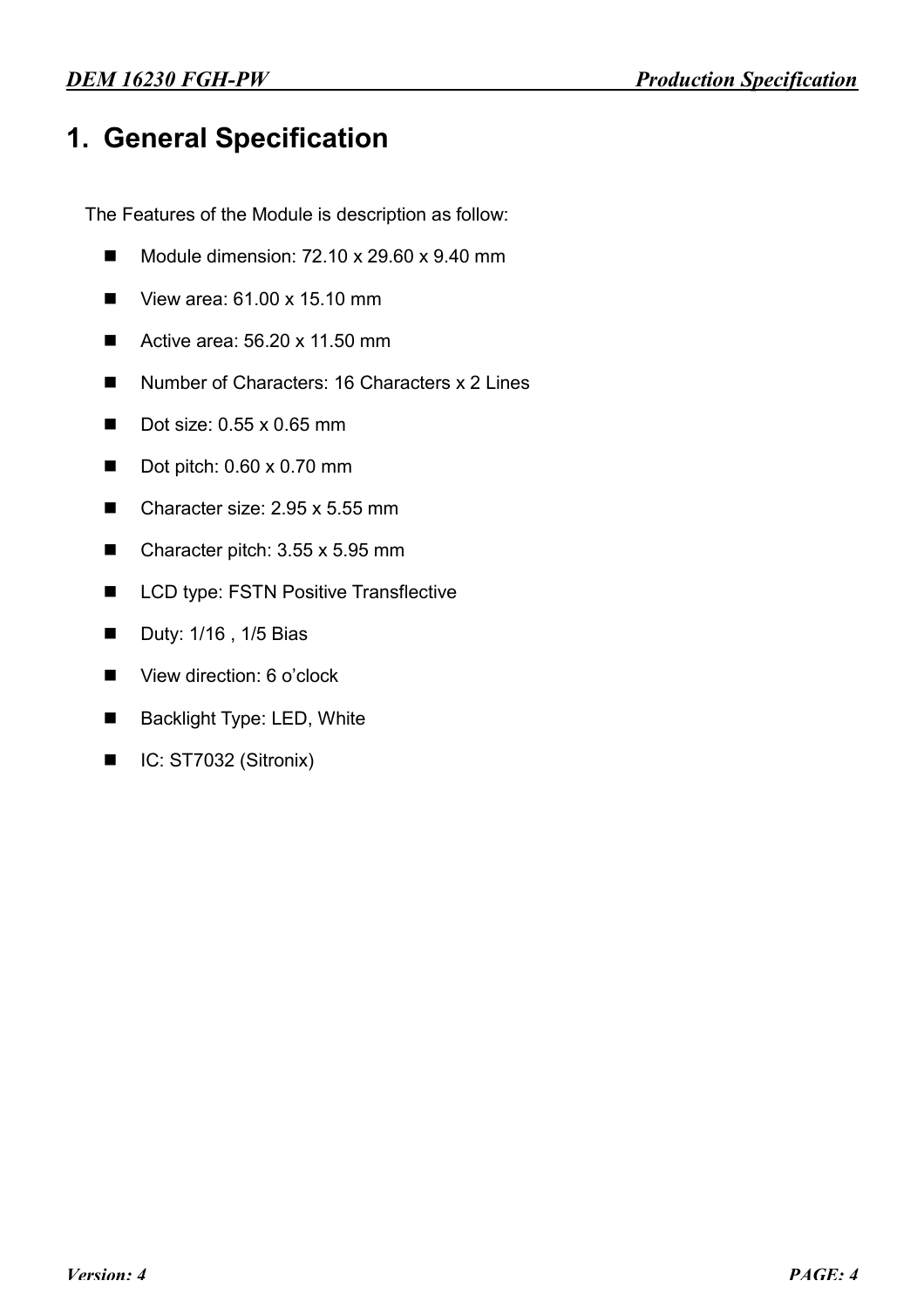## **2. Interface Pin Function**

| Pin No.        | <b>Symbol</b>    | Level                | <b>Description</b>                                      |
|----------------|------------------|----------------------|---------------------------------------------------------|
|                |                  |                      | Select registers.                                       |
| 1              | <b>RS</b>        | H/L                  | 0: Instruction register (for write)                     |
|                |                  |                      | Busy flag & address counter (for read)                  |
|                |                  |                      | 1: Data register (for write and read)                   |
|                |                  |                      | Select read or write (In parallel mode).                |
| $\overline{2}$ | R/W              | H/L                  | 0: Write                                                |
|                |                  |                      | 1: Read                                                 |
| 3              | Е                | $H, H \rightarrow L$ | Starts data read/write. ("E" must connect to "VDD" when |
|                |                  |                      | serial interface is selected.)                          |
| 4              | D <sub>B</sub> 0 | H/L                  | Data bus line                                           |
| 5              | DB <sub>1</sub>  | H/L                  | Data bus line                                           |
| 6              | D <sub>B2</sub>  | H/L                  | Data bus line                                           |
| $\overline{7}$ | DB <sub>3</sub>  | H/L                  | Data bus line                                           |
| 8              | DB <sub>4</sub>  | H/L                  | Data bus line                                           |
| 9              | DB <sub>5</sub>  | H/L                  | Data bus line                                           |
| 10             | DB6/SCL          | H/L                  | Data bus line                                           |
|                |                  |                      | (In I2C interface DB6 (SCL) is clock input.             |
|                |                  |                      | SDA and SCL must connect to I2C bus (I2C bus is to      |
|                |                  |                      | connect a resister between SDA/SCL and the power of     |
|                |                  |                      | $12C$ bus $)$ .                                         |
| 11             | DB7/SDA          | H/L                  | Data bus line                                           |
|                |                  |                      | (In I2C interface DB7 (SDA) is input data.              |
|                |                  |                      | SDA and SCL must connect to I2C bus (I2C bus is to      |
|                |                  |                      | connect a resister between SDA/SCL and the power of     |
|                |                  |                      | $12C$ bus $)$ .                                         |
| 12             | $V_{SS}$         | 0 <sub>V</sub>       | Ground                                                  |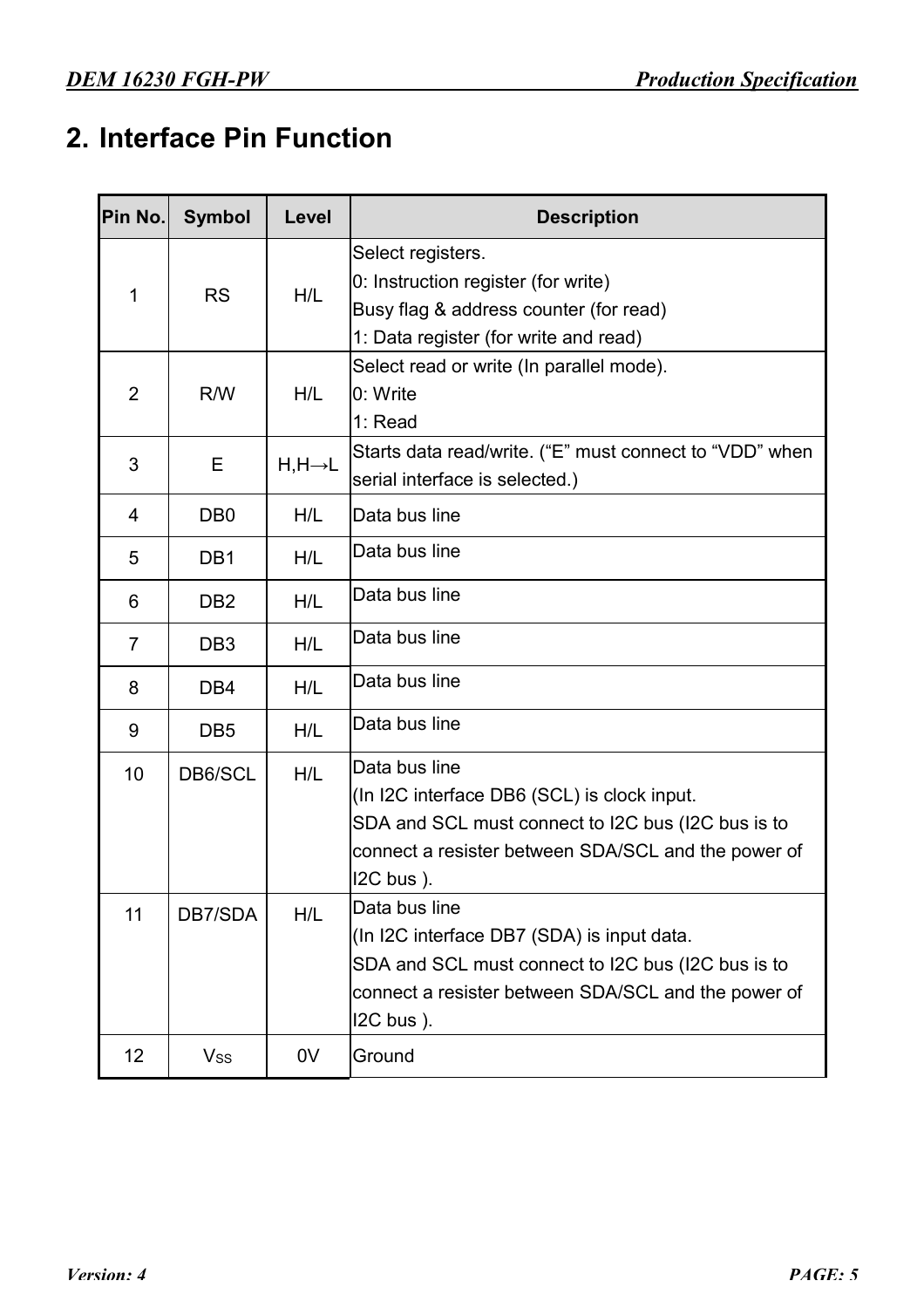| 13       | V <sub>DD</sub>                  | 3.3/5.0V<br>$(bon=1)$<br>$Max=3.5$<br>V | Supply Voltage for logic                                                                                                                                                                                                                                                                                            |
|----------|----------------------------------|-----------------------------------------|---------------------------------------------------------------------------------------------------------------------------------------------------------------------------------------------------------------------------------------------------------------------------------------------------------------------|
| 14       | Vout                             |                                         | (Variable) Operating voltage for LCD                                                                                                                                                                                                                                                                                |
| 15<br>16 | <b>PSB</b><br>PSI <sub>2</sub> B |                                         | Interface selection<br>0:serial mode<br>("E" must connect to "VDD" when serial mode is<br>selected.)<br>1: parallel mode(4/8 bit)<br>In I2C interface PSB must connect to VDD<br>PSI <sub>2B</sub><br><b>PSB</b><br>Interface<br>$\overline{0}$<br>0<br>No use<br>0<br>1<br>SI4<br>SI2 (I <sup>2</sup> C)<br>0<br>1 |
|          |                                  |                                         | 1<br>1<br>Parallel 68                                                                                                                                                                                                                                                                                               |
| 17       | CAP1P                            |                                         | For voltage booster circuit(VDD-VSS)<br>External capacitor about 0.1u~4.7uf                                                                                                                                                                                                                                         |
| 18       | CAP <sub>1</sub> N               |                                         |                                                                                                                                                                                                                                                                                                                     |
| 19       | <b>NC</b>                        |                                         | No connection                                                                                                                                                                                                                                                                                                       |
| 20       | <b>NC</b>                        |                                         | No connection                                                                                                                                                                                                                                                                                                       |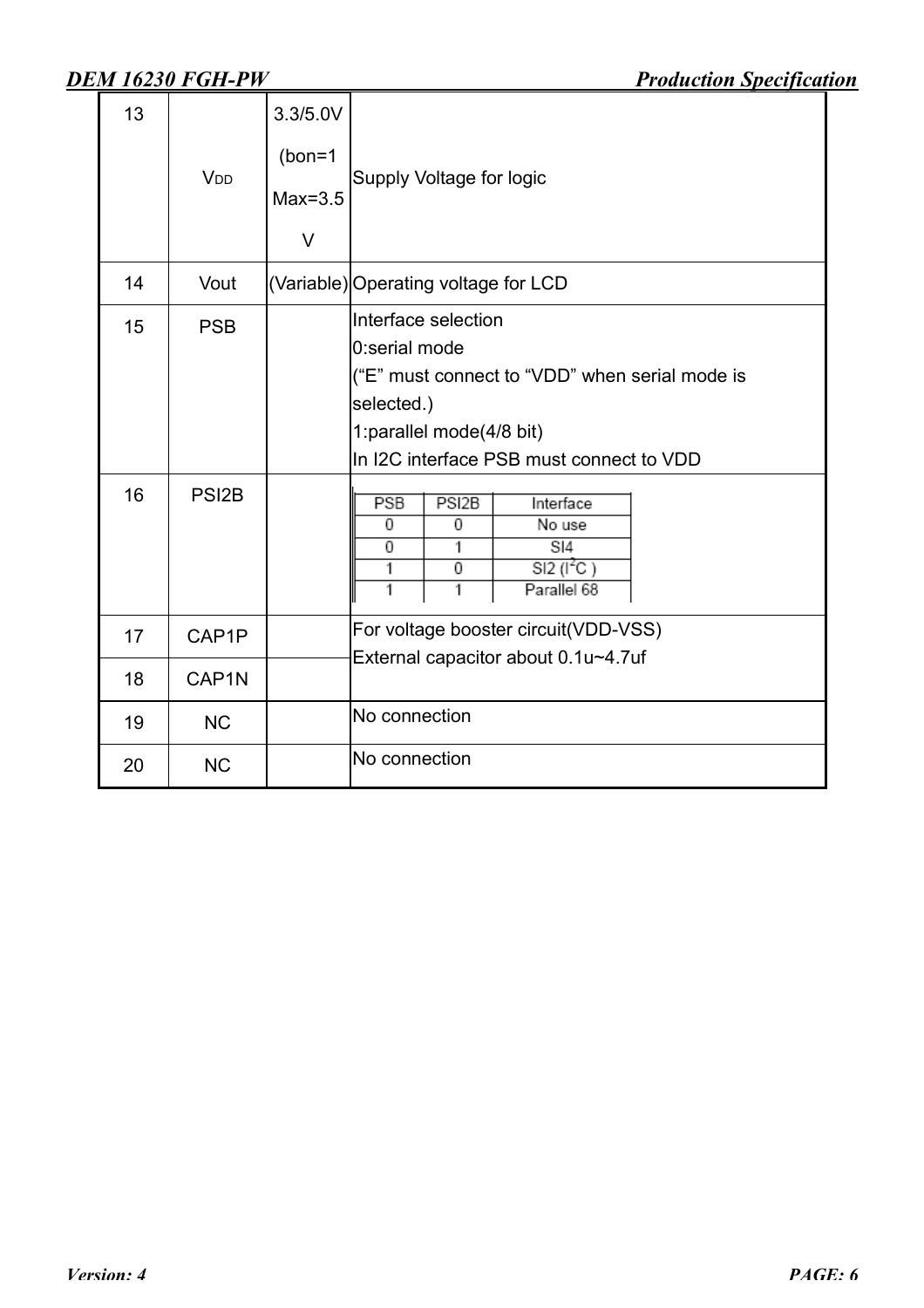### **3. Counter Drawing**

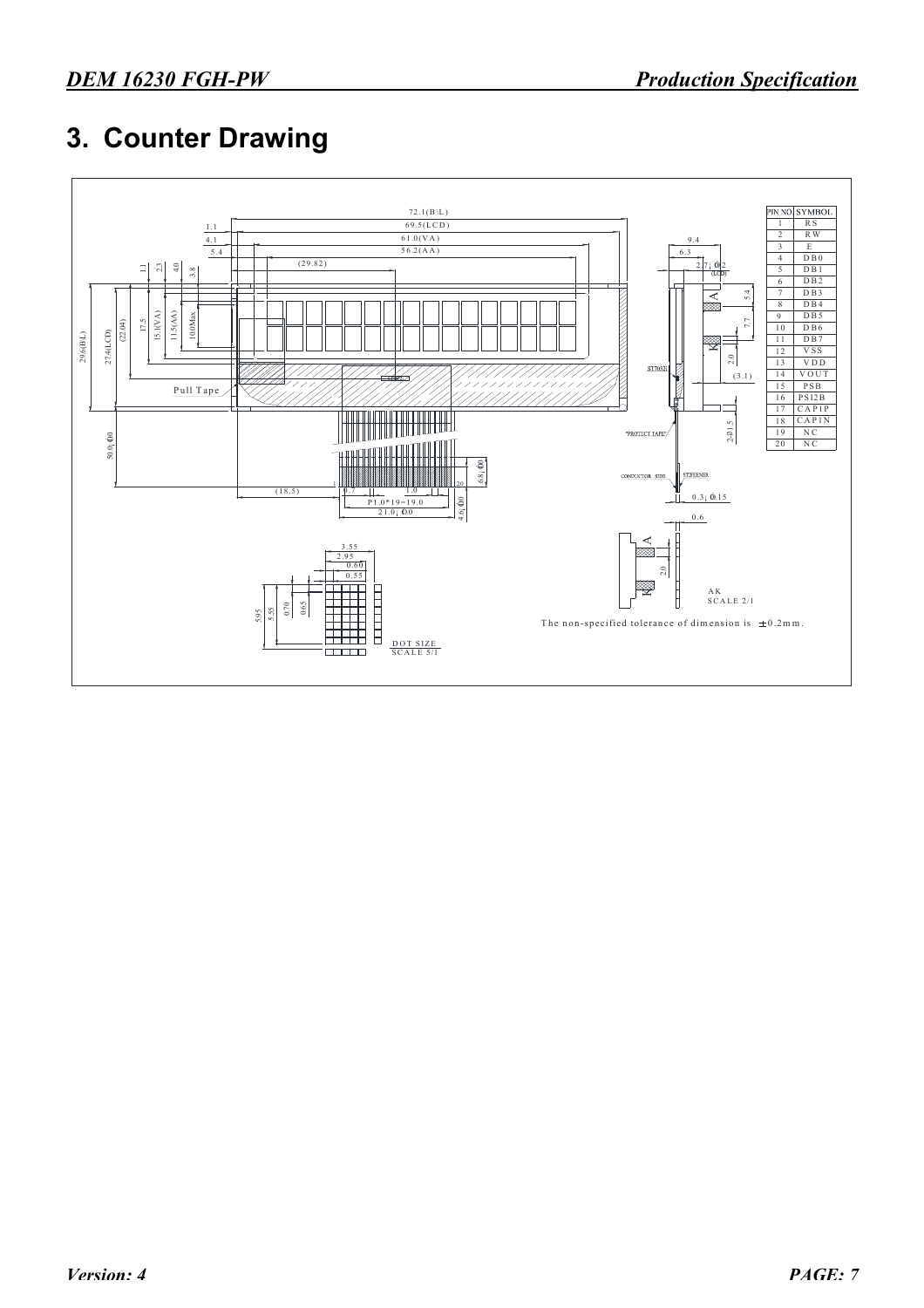### **4. Optical Characteristics**

| Item                  | <b>Symbol</b>         | <b>Condition</b> | <b>Min</b>                             | <b>Typ</b>                                                  | <b>Max</b>         | <b>Unit</b>             |
|-----------------------|-----------------------|------------------|----------------------------------------|-------------------------------------------------------------|--------------------|-------------------------|
|                       | $\boldsymbol{\theta}$ | $CR \geq 2$      | $\mathbf 0$                            |                                                             | 30                 | $\psi$ = 180 $^{\circ}$ |
|                       | $\theta$              | $CR \geq 2$      | $\mathbf 0$                            | 60<br>45<br>45<br>5<br>200<br>150<br>ms<br>150<br>200<br>ms | $\psi = 0^{\circ}$ |                         |
| <b>View Angle</b>     | $\boldsymbol{\theta}$ | $CR \geq 2$      | 0                                      |                                                             |                    | $\psi$ = 90 $^{\circ}$  |
|                       | $\theta$              | $CR \geq 2$      | $\psi$ = 270 $^{\circ}$<br>$\mathbf 0$ |                                                             |                    |                         |
| <b>Contrast Ratio</b> | <b>CR</b>             |                  |                                        |                                                             |                    |                         |
|                       | <b>T</b> Rise         |                  |                                        |                                                             |                    |                         |
| <b>Response Time</b>  | <b>T</b> Fall         |                  |                                        |                                                             |                    |                         |



#### **Definition of Operation Voltage (Vop) Definition of Response Time (Tr, Tf)**



#### **Conditions :**

Operating Voltage: Vop Viewing Angle(θ, φ): 0°, 0°

Frame Frequency: 64 Hz Driving Waveform : 1/N duty , 1/a bias

#### **Definition of viewing angle(CR≧2)**

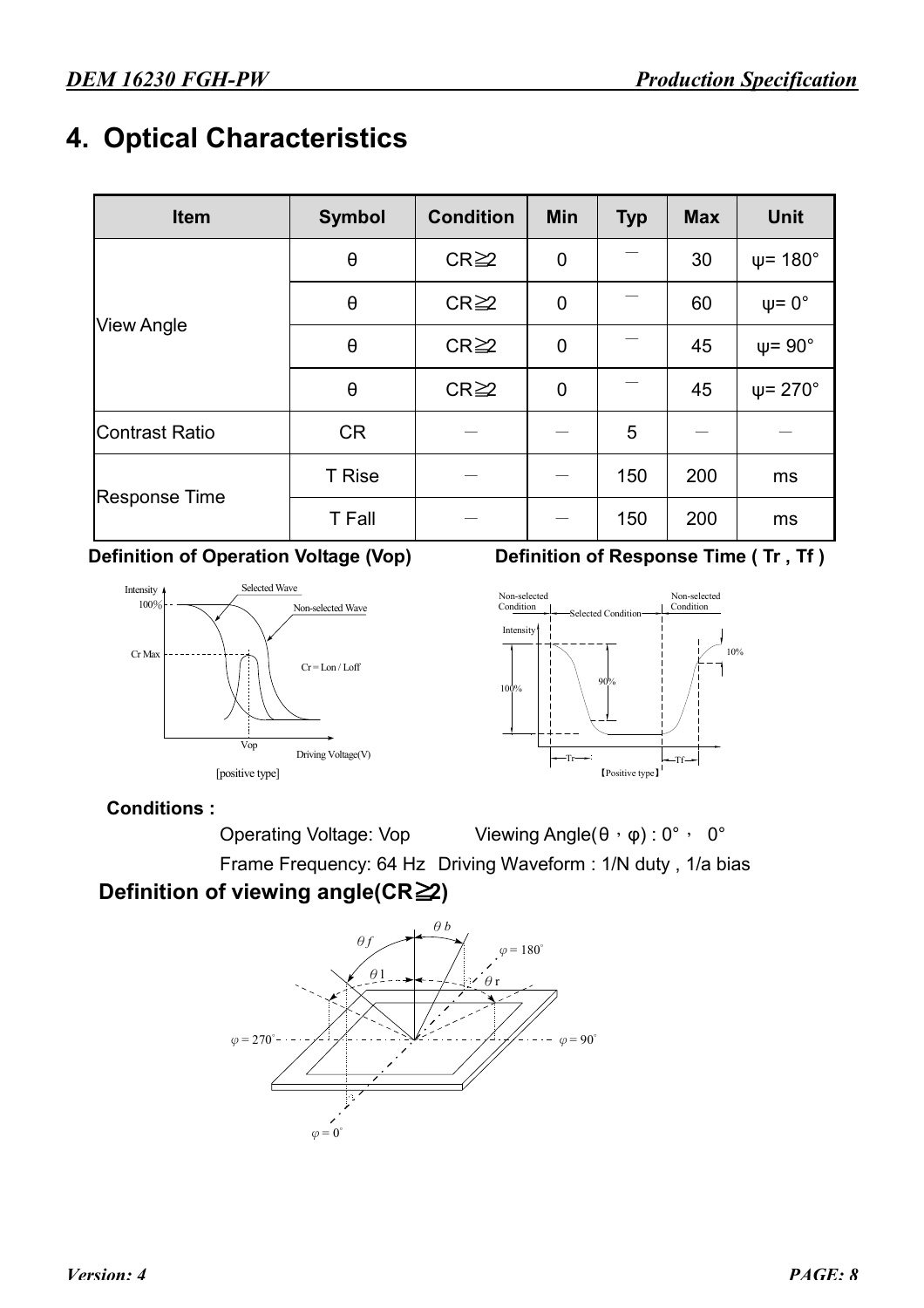# **5. Absolute Maximum Ratings**

| <b>Item</b>                  | Symbol                           | Min    | <b>Typ</b> | <b>Max</b>    | Unit        |
|------------------------------|----------------------------------|--------|------------|---------------|-------------|
| <b>Operating Temperature</b> | $\mathsf{T}_{\mathsf{OP}}$       | $-20$  |            | $+70$         | $^{\circ}C$ |
| Storage Temperature          | T <sub>ST</sub>                  | $-30$  |            | $+80$         | $^{\circ}C$ |
| Input Voltage                | <b>V<sub>IN</sub></b>            | $-0.3$ |            | $V_{DD}$ +0.3 | V           |
| <b>Power Supply Voltage</b>  | V <sub>DD</sub> -V <sub>ss</sub> | $-0.3$ |            | $+6.0$        | V           |
| <b>LCD Driver Voltage</b>    | <b>VLCD</b>                      | 2.7    |            | 7.0           | V           |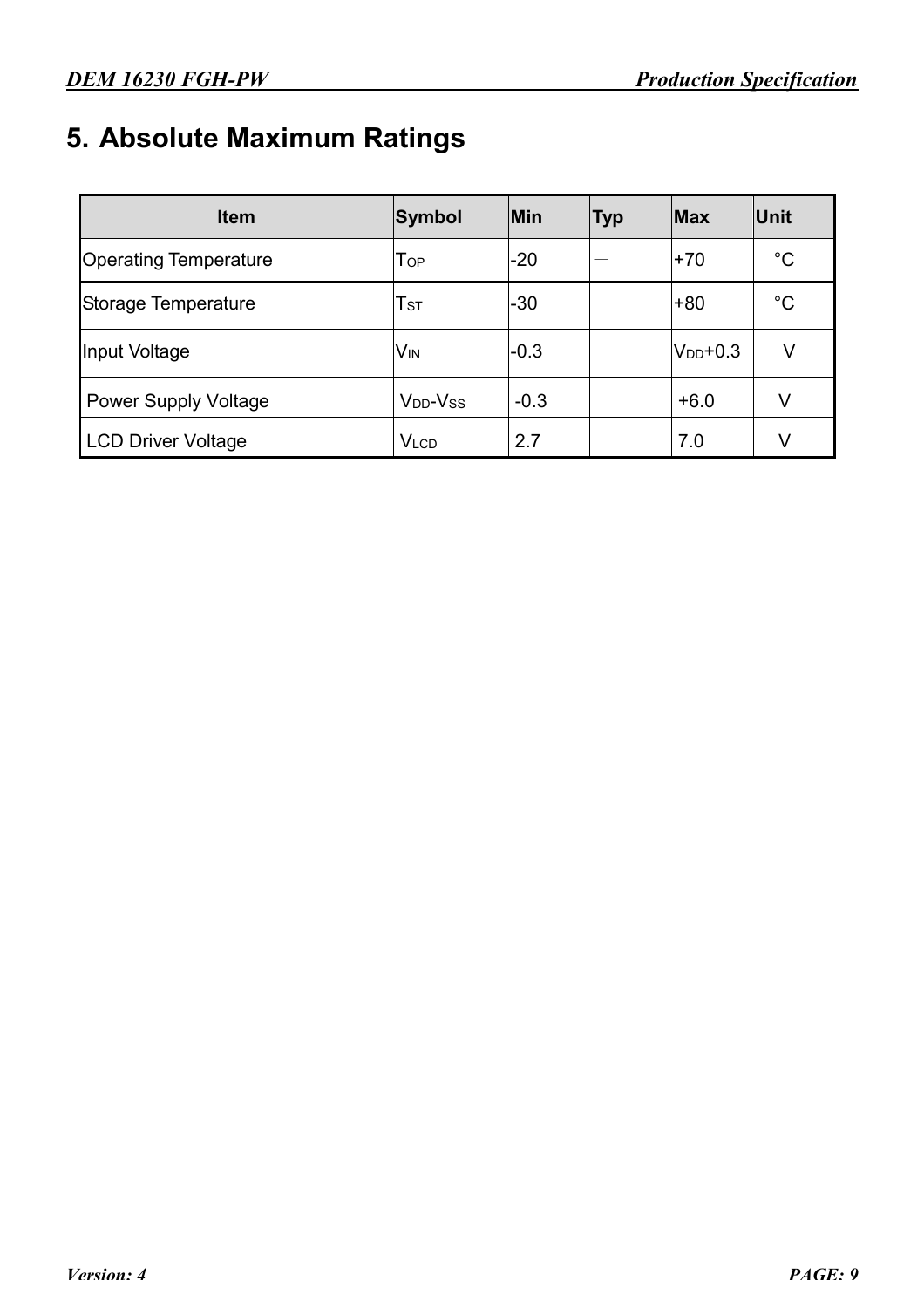## **6. Electrical Characteristics**

| <b>Item</b>                        | <b>Symbol</b>          | <b>Condition</b>                                       | <b>Min</b>          | <b>Typ</b> | <b>Max</b>                   | <b>Unit</b>           |
|------------------------------------|------------------------|--------------------------------------------------------|---------------------|------------|------------------------------|-----------------------|
| <b>Supply Voltage For</b><br>Logic | $V_{DD}$ - $V_{SS}$    |                                                        | 3                   | 3.3        | 5<br>$(bon=1)$<br>$max=3.5V$ | V                     |
| <b>Supply Voltage For LCD</b>      | Vout-Vss               | Ta=-20 $\square$<br>Ta=25 $\square$<br>Ta=70 $\square$ | 4.3                 | 4.5        | 4.7                          | V<br>$\vee$<br>$\vee$ |
| Input High Volt.                   | V <sub>IH</sub>        |                                                        | 0.7 V <sub>DD</sub> |            | <b>V</b> <sub>DD</sub>       | V                     |
| Input Low Volt.                    | VIL                    |                                                        |                     |            | 0.2 V <sub>DD</sub>          | V                     |
| Output High Volt.                  | <b>V</b> <sub>OH</sub> |                                                        | 0.8 V <sub>DD</sub> |            | <b>V<sub>DD</sub></b>        | V                     |
| Output Low Volt.                   | VOL                    |                                                        |                     |            | 0.2V <sub>DD</sub>           | V                     |
| <b>Supply Current</b>              | <b>I</b> <sub>DD</sub> | $VDD=3.3V$                                             | 0.15                | 0.2        | 0.4                          | mA                    |

Please kindly consider to design the Vop to be adjustable while programing the software to match LCD contrast tolerance.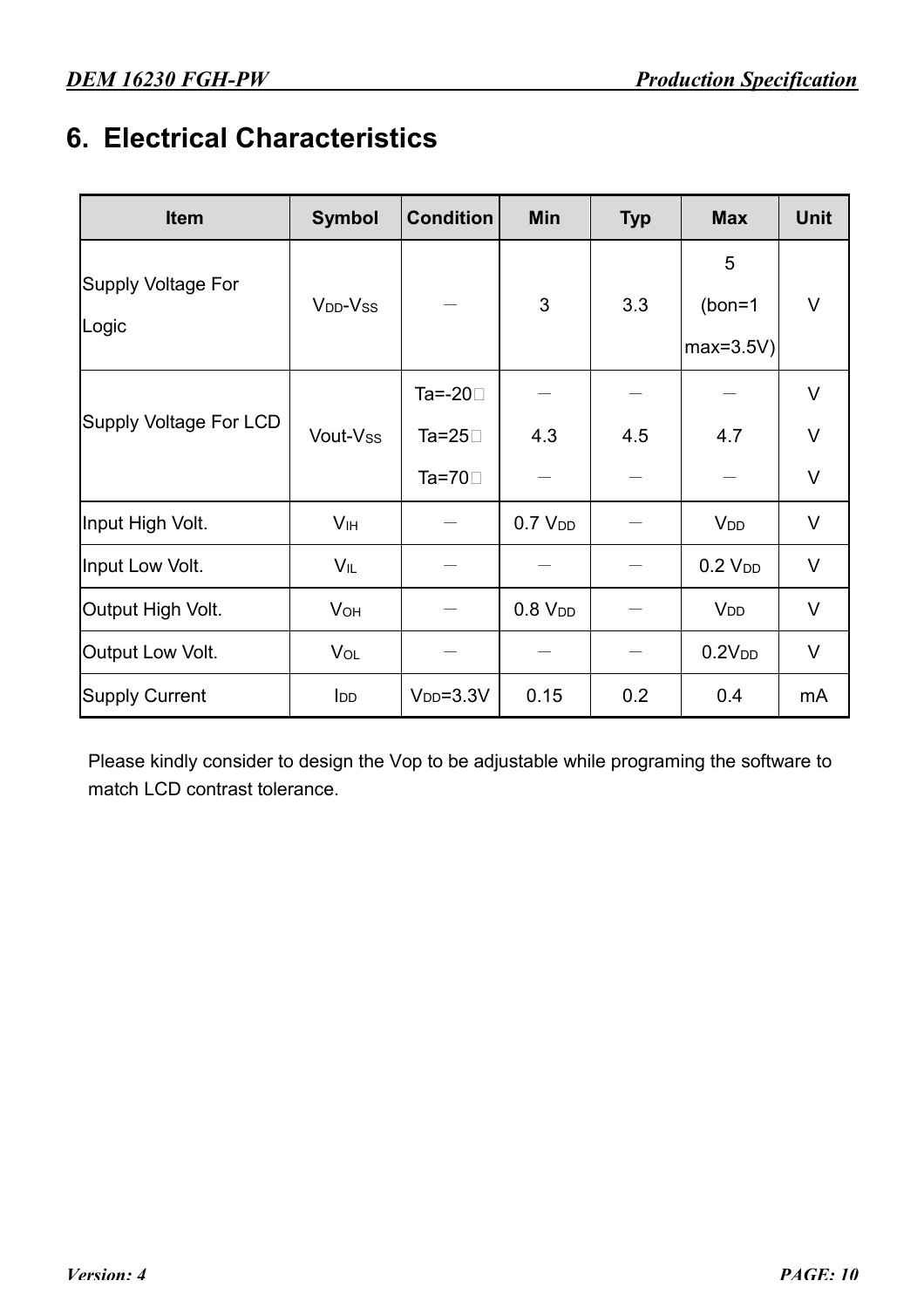# **7. Backlight Information**

#### **Specification**

| <b>PARAMETER</b>       | <b>SYMBOL MIN</b> |     | <b>TYP</b> | <b>MAX</b> | <b>UNIT</b>       | <b>CONDITION</b><br><b>TEST</b> |  |
|------------------------|-------------------|-----|------------|------------|-------------------|---------------------------------|--|
| <b>Supply Current</b>  | ILED              |     | 16         | 20         | lmA               | $V = 3.5V$                      |  |
| <b>Supply Voltage</b>  | V                 | 3.4 | 3.5        | 3.6        | V                 |                                 |  |
| <b>Reverse Voltage</b> | VR                |     |            | 5          | V                 |                                 |  |
| Luminance              | IV                | 240 | 300        |            | CD/M <sup>2</sup> | ILED=16mA                       |  |
| (Without LCD)          |                   |     |            |            |                   |                                 |  |
| <b>LED Life Time</b>   |                   |     |            |            |                   | ILED=16mA                       |  |
| (For Reference         |                   |     | 50000      |            | Hr.               | 25°C, 50-60%RH,                 |  |
| only)                  |                   |     |            |            |                   | (Note 1)                        |  |
| Color                  | White             |     |            |            |                   |                                 |  |

Note: The LED of B/L is drive by current only, drive voltage is for reference only. drive voltage can make driving current under safety area (current between minimum and maximum).

Note 1:50000 hours is only an estimate for reference.

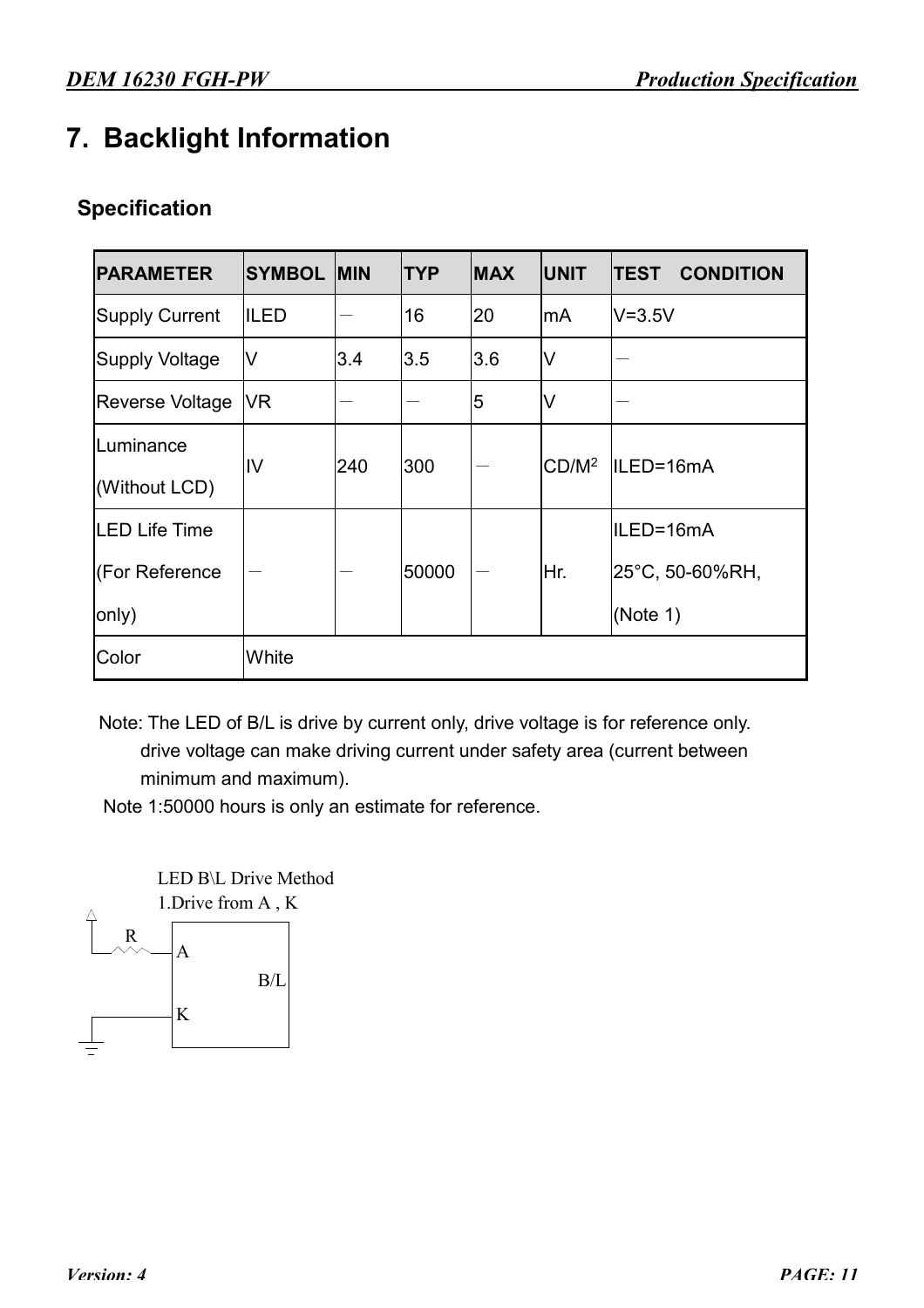#### **8. Reliability**

#### **Content of Reliability Test (Wide temperature, -20°C~+70°C)**

|                                       | <b>Environmental Test</b>                                                                                                                                                             |                                                                                                                                                                                |                |  |  |  |
|---------------------------------------|---------------------------------------------------------------------------------------------------------------------------------------------------------------------------------------|--------------------------------------------------------------------------------------------------------------------------------------------------------------------------------|----------------|--|--|--|
| <b>Test Item</b>                      | <b>Content of Test</b>                                                                                                                                                                | <b>Test Condition</b>                                                                                                                                                          | <b>Note</b>    |  |  |  |
| <b>High Temperature</b><br>storage    | Endurance test applying the high storage temperature +80°C<br>for a long time.                                                                                                        | 200hrs                                                                                                                                                                         | $\overline{2}$ |  |  |  |
| Low Temperature<br>storage            | Endurance test applying the low storage temperature<br>for a long time.                                                                                                               | $-30^{\circ}$ C<br>200hrs                                                                                                                                                      | 1,2            |  |  |  |
| <b>High Temperature</b><br>Operation  | Endurance test applying the electric stress (Voltage &<br>Current) and the thermal stress to the element for a<br>long time.                                                          | $+70^{\circ}$ C<br>200hrs                                                                                                                                                      |                |  |  |  |
| Low Temperature<br>Operation          | Endurance test applying the electric stress under low<br>temperature for a long time.                                                                                                 | $-20^{\circ}$ C<br>200hrs                                                                                                                                                      | 1              |  |  |  |
| High Temperature/<br>Humidity storage | The module should be allowed to stand at<br>60□,90%RH max<br>For 96hrs under no-load condition excluding the<br>polarizer,<br>Then taking it out and drying it at normal temperature. | +60°C,90%RH<br>96hrs                                                                                                                                                           | 1,2            |  |  |  |
| Thermal shock<br>resistance           | The sample should be allowed stand the following 10<br>cycles of operation<br>$-20^{\circ}$ C<br>$+70^{\circ}$ C<br>$+25^{\circ}$ C<br>30min<br>5 <sub>min</sub><br>30min<br>1 cycle  | $-20^{\circ}$ C/+70 $^{\circ}$ C<br>10 cycles                                                                                                                                  |                |  |  |  |
| <b>Vibration test</b>                 | Endurance test applying the vibration during<br>transportation and using.                                                                                                             | Total fixed amplitude :<br>1.5 <sub>mm</sub><br><b>Vibration Frequency:</b><br>$10 \sim 55$ Hz<br>One cycle 60<br>seconds to 3<br>directions of X, Y, Z for<br>Each 15 minutes | 3              |  |  |  |
| Static electricity test               | Endurance test applying the electric stress to the<br>terminal.                                                                                                                       | VS=±600V(Contact),<br>±800v(Air),<br>$RS = 330 \Omega$<br>$CS = 150pF$<br>10 times                                                                                             |                |  |  |  |

Note1: No dew condensation to be observed.

Note2: The function test shall be conducted after 4 hours storage at the normal

Temperature and humidity after remove from the test chamber.

Note3: The packing have to including into the vibration testing.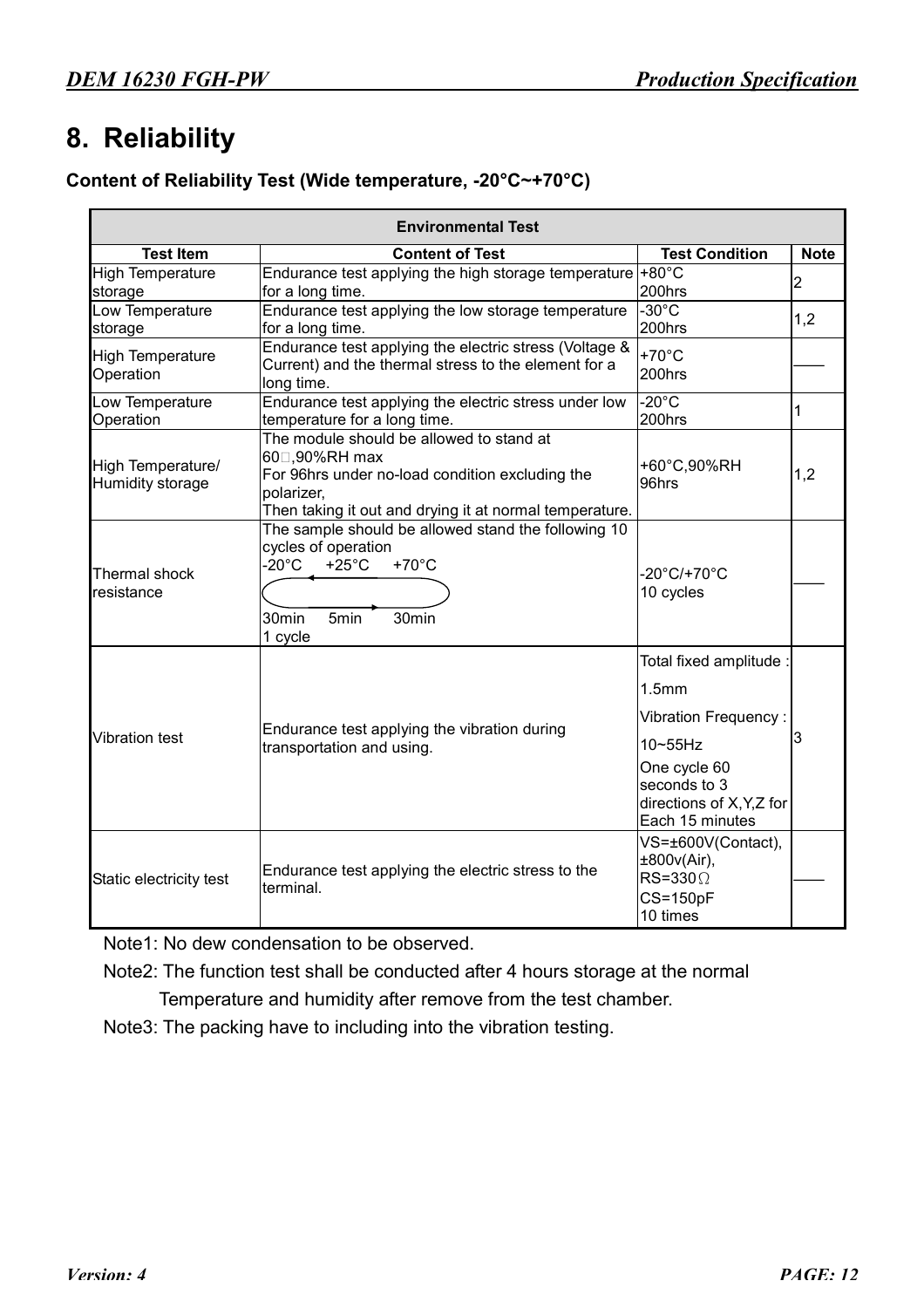# **9. Inspection specification**

| <b>NO</b> | <b>Item</b>                                                                  | <b>Criterion</b>                                                                                                                                                                                                                                                                                                           |                                       |                                                                                                                                                                                                       |                                                                                                                            |            |  |
|-----------|------------------------------------------------------------------------------|----------------------------------------------------------------------------------------------------------------------------------------------------------------------------------------------------------------------------------------------------------------------------------------------------------------------------|---------------------------------------|-------------------------------------------------------------------------------------------------------------------------------------------------------------------------------------------------------|----------------------------------------------------------------------------------------------------------------------------|------------|--|
| 01        | Electrical<br><b>Testing</b>                                                 | 1.1 Missing vertical, horizontal segment, segment contrast<br>defect.<br>1.2 Missing character, dot or icon.<br>1.3 Display malfunction.<br>1.4 No function or no display.<br>1.5 Current consumption exceeds product specifications.<br>1.6 LCD viewing angle defect.<br>1.7 Mixed product types.<br>1.8 Contrast defect. |                                       |                                                                                                                                                                                                       |                                                                                                                            |            |  |
| 02        | <b>Black or white</b><br>spots on LCD<br>(display only)                      | 2.1 White and black spots on display $\leq 0.25$ mm, no more than<br>three white or black spots present.<br>2.2 Densely spaced: No more than two spots or lines within 3mm                                                                                                                                                 |                                       |                                                                                                                                                                                                       |                                                                                                                            | 2.5        |  |
| 03        | <b>LCD black</b><br>spots, white<br>spots,<br>contamination<br>(non-display) | 3.1 Round type : As following drawing<br>$\Phi = (x + y)/2$<br>3.2 Line type: (As following drawing)<br>→∟ r—                                                                                                                                                                                                              | Length<br>$L \le 3.0$<br>$L \leq 2.5$ | <b>SIZE</b><br>$\Phi \leq 0.10$<br>$0.10\!<\!\Phi\!\leq\!0.20$<br>$0.20 \le \Phi \le 0.25$<br>$0.25<\Phi$<br>Width<br>$W \le 0.02$<br>$0.02\!<\!W\!\leq\!0.03$<br>$0.03 < W \le 0.05$<br>$0.05\!<\!W$ | Acceptable Q TY<br>Accept no dense<br>2<br>1<br>0<br>Acceptable Q TY<br>Accept no dense<br>$\overline{2}$<br>As round type | 2.5<br>2.5 |  |
| 04        | Polarizer<br>bubbles                                                         | If bubbles are visible,<br>judge using black spot<br>specifications, not easy<br>to find, must check in<br>specify direction.                                                                                                                                                                                              |                                       | Size $\Phi$<br>$\Phi \leq 0.20$<br>$0.20\!<\!\Phi\!\leq\!0.50$<br>$0.50\!<\!\Phi\!\leq\!1.00$<br>$1.00<\Phi$<br>Total Q TY                                                                            | Acceptable Q TY<br>Accept no dense<br>3<br>$\overline{2}$<br>0<br>3                                                        | 2.5        |  |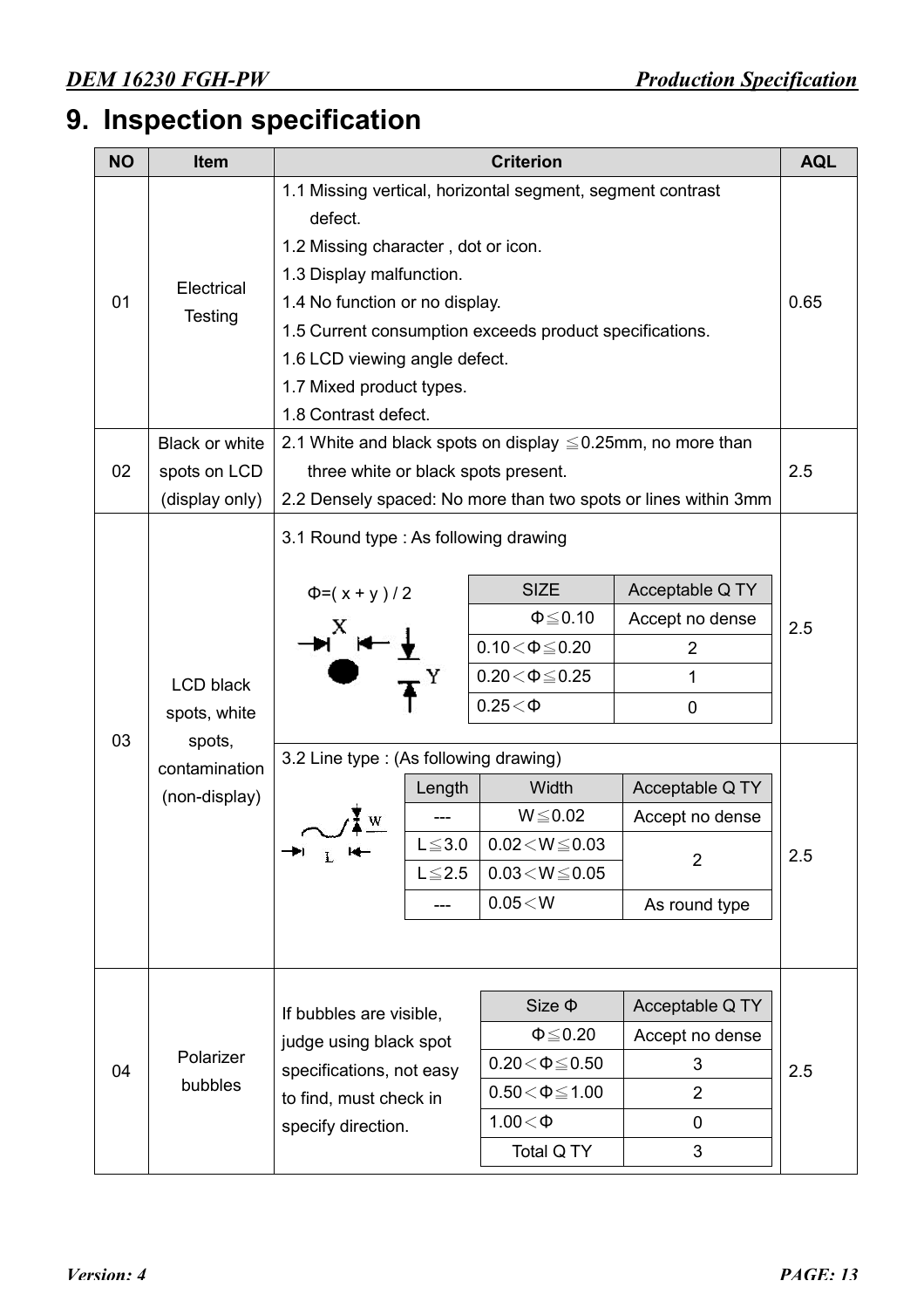| <b>NO</b> | Item                                     | <b>Criterion</b><br><b>AQL</b>                                                         |                                                                           |                   |     |  |  |
|-----------|------------------------------------------|----------------------------------------------------------------------------------------|---------------------------------------------------------------------------|-------------------|-----|--|--|
| 05        | <b>Scratches</b>                         |                                                                                        | Follow NO.3 LCD black spots, white spots, contamination                   |                   |     |  |  |
|           |                                          | <b>Symbols Define:</b><br>x: Chip length<br>k: Seal width<br>L: Electrode pad length:  | y: Chip width<br>t: Glass thickness a: LCD side length                    | z: Chip thickness |     |  |  |
|           |                                          | 6.1 General glass chip:                                                                |                                                                           |                   |     |  |  |
|           |                                          | 6.1.1 Chip on panel surface and crack between panels:                                  |                                                                           |                   |     |  |  |
|           |                                          |                                                                                        |                                                                           |                   |     |  |  |
|           |                                          | z: Chip thickness                                                                      | y: Chip width                                                             | x: Chip length    |     |  |  |
| 06        | Chipped                                  | $Z \leq 1/2t$                                                                          | Not over viewing<br>area                                                  | x≦1/8a            | 2.5 |  |  |
|           | glass                                    | $1/2t < z \leq 2t$                                                                     | Not exceed 1/3k                                                           | $x \leq 1/8a$     |     |  |  |
|           | 6.1.2 Corner crack:<br>z: Chip thickness | $\odot$ If there are 2 or more chips, x is total length of each chip.<br>y: Chip width | x: Chip length                                                            |                   |     |  |  |
|           |                                          | $Z \leq 1/2t$                                                                          |                                                                           | x≦1/8a            |     |  |  |
|           |                                          |                                                                                        | Not over viewing<br>area                                                  |                   |     |  |  |
|           |                                          | $1/2t < z \leq 2t$                                                                     | Not exceed 1/3k                                                           | x≦1/8a            |     |  |  |
|           |                                          |                                                                                        | $\odot$ If there are 2 or more chips, x is the total length of each chip. |                   |     |  |  |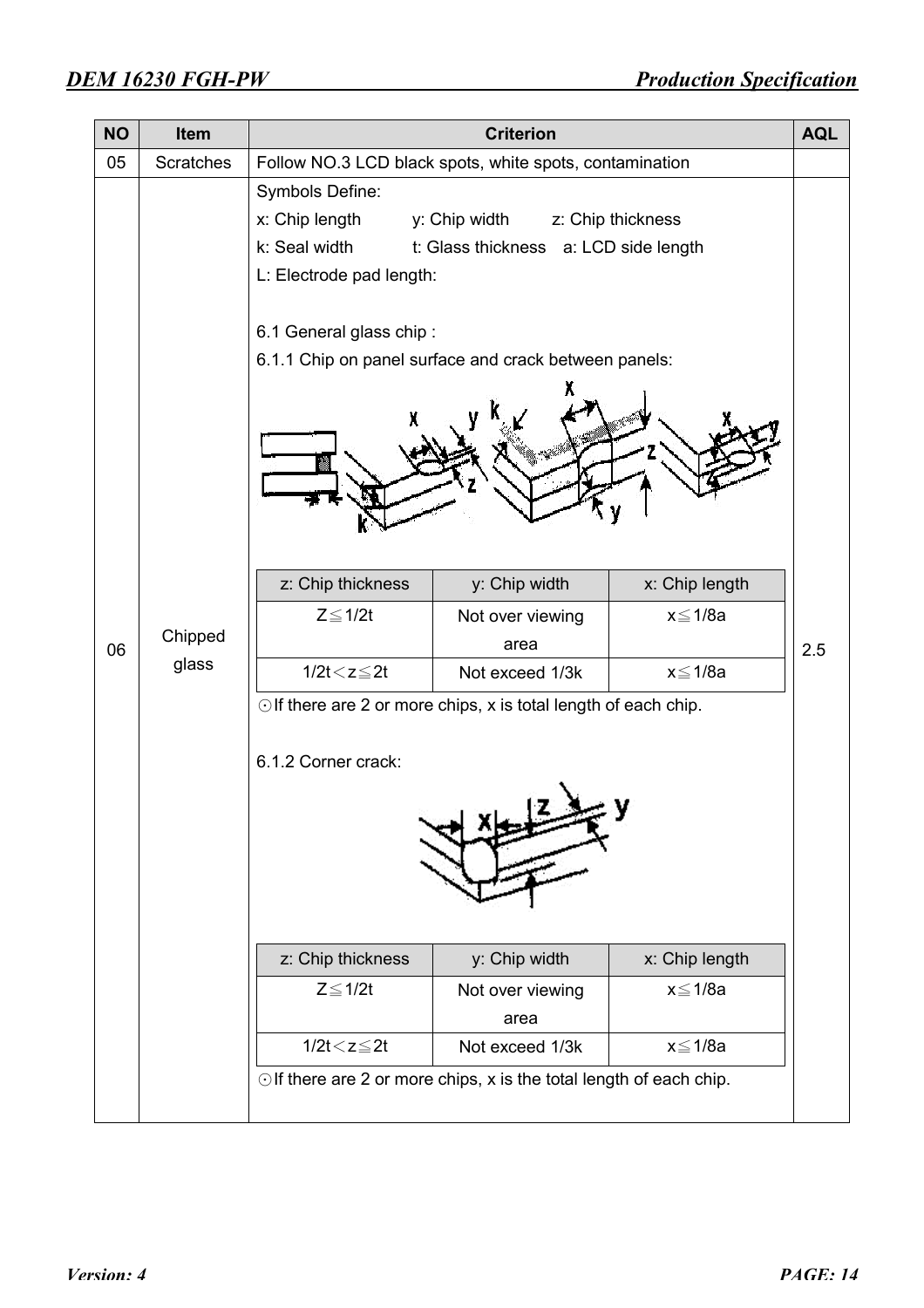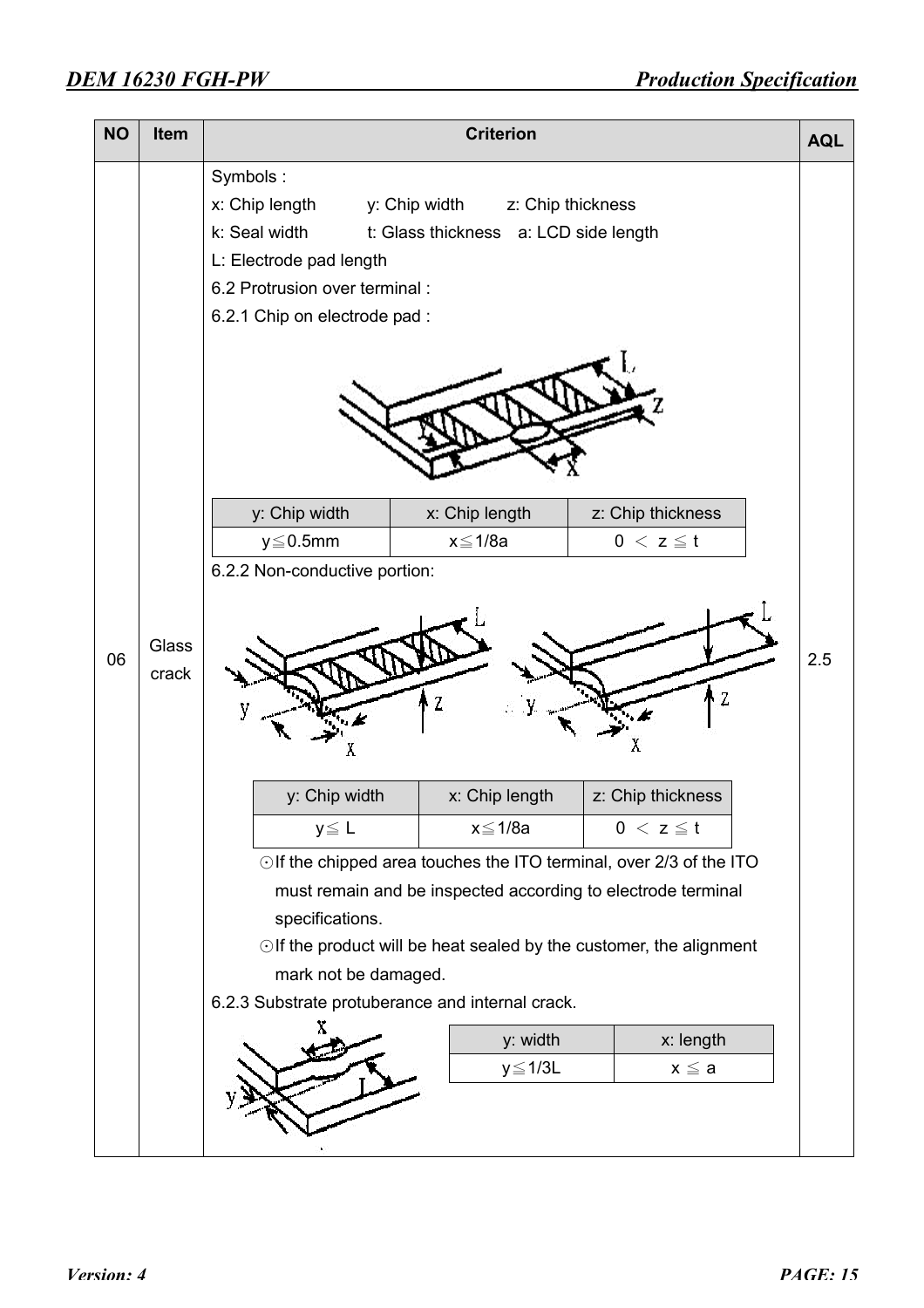| <b>NO</b> | <b>Item</b>                  | <b>AQL</b><br><b>Criterion</b>                                                                                                                                                                                                                                                                                                                                        |                           |  |  |  |
|-----------|------------------------------|-----------------------------------------------------------------------------------------------------------------------------------------------------------------------------------------------------------------------------------------------------------------------------------------------------------------------------------------------------------------------|---------------------------|--|--|--|
| 07        | Cracked glass                | The LCD with extensive crack is not acceptable.                                                                                                                                                                                                                                                                                                                       | 2.5                       |  |  |  |
| 08        | <b>Backlight</b><br>elements | 8.1 Illumination source flickers when lit.<br>8.2 Spots or scratched that appear when lit must be judged.<br>Using LCD spot, lines and contamination standards.                                                                                                                                                                                                       | 0.65<br>2.5               |  |  |  |
| 09        | <b>Bezel</b>                 | 8.3 Backlight doesn't light or color wrong.<br>9.1 Bezel may not have rust, be deformed or have fingerprints,<br>stains or other contamination.<br>9.2 Bezel must comply with job specifications.                                                                                                                                                                     | 0.65<br>2.5<br>0.65       |  |  |  |
|           |                              | 10.1 COB seal may not have pinholes larger than 0.2mm or<br>contamination.<br>10.2 COB seal surface may not have pinholes through to the IC.<br>10.3 The height of the COB should not exceed the height<br>indicated in the assembly diagram.<br>10.4 There may not be more than 2mm of sealant outside the<br>seal area on the PCB. And there should be no more than | 2.5<br>2.5<br>0.65        |  |  |  |
| 10        | $PCB \cdot COB$              | three places.<br>10.5 No oxidation or contamination PCB terminals.<br>10.6 Parts on PCB must be the same as on the production<br>characteristic chart. There should be no wrong parts,<br>missing parts or excess parts.<br>10.7 The jumper on the PCB should conform to the product<br>characteristic chart.                                                         | 2.5<br>2.5<br>0.65        |  |  |  |
|           |                              | 10.8 If solder gets on bezel tab pads, LED pad, zebra pad or<br>screw hold pad, make sure it is smoothed down.<br>10.9 The Scraping testing standard for Copper Coating of PCB<br>$X * Y \le 2mm2$                                                                                                                                                                    | 0.65<br>2.5<br>2.5        |  |  |  |
| 11        | Soldering                    | 11.1 No un-melted solder paste may be present on the PCB.<br>11.2 No cold solder joints, missing solder connections, oxidation<br>or icicle.<br>11.3 No residue or solder balls on PCB.<br>11.4 No short circuits in components on PCB.                                                                                                                               | 2.5<br>2.5<br>2.5<br>0.65 |  |  |  |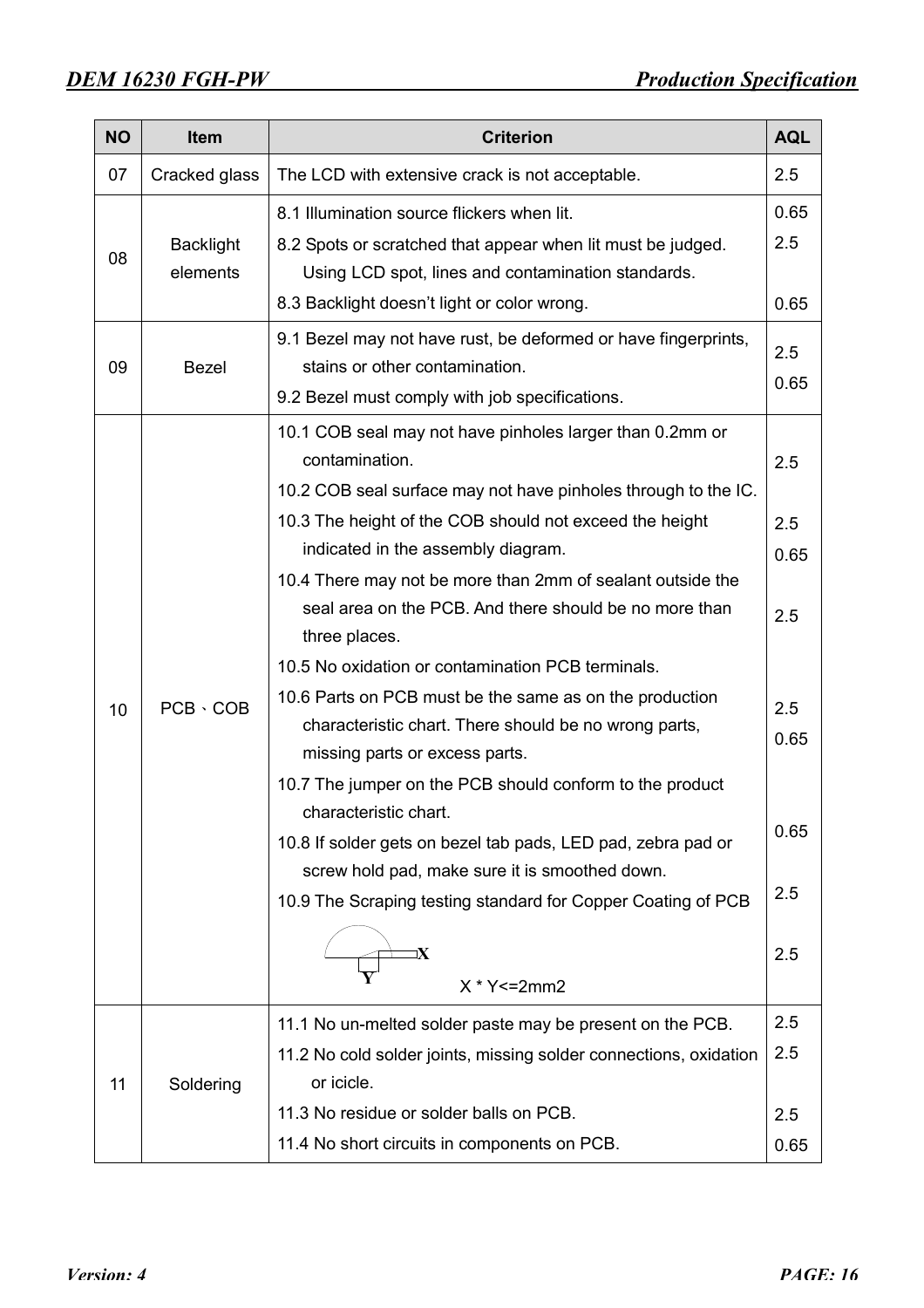| <b>NO</b> | <b>Item</b>           | <b>Criterion</b>                                                                                                                                                                                                                                                                                                                                                                                                                                                                                                                                                                                                                                                                                             | <b>AQL</b>                                                             |
|-----------|-----------------------|--------------------------------------------------------------------------------------------------------------------------------------------------------------------------------------------------------------------------------------------------------------------------------------------------------------------------------------------------------------------------------------------------------------------------------------------------------------------------------------------------------------------------------------------------------------------------------------------------------------------------------------------------------------------------------------------------------------|------------------------------------------------------------------------|
| 12        | General<br>appearance | 12.1 No oxidation, contamination, curves or, bends on interface<br>Pin (OLB) of TCP.<br>12.2 No cracks on interface pin (OLB) of TCP.<br>12.3 No contamination, solder residue or solder balls on product.<br>12.4 The IC on the TCP may not be damaged, circuits.<br>12.5 The uppermost edge of the protective strip on the interface<br>pin must be present or look as if it cause the interface pin to<br>sever.<br>12.6 The residual rosin or tin oil of soldering (component or chip<br>component) is not burned into brown or black color.<br>12.7 Sealant on top of the ITO circuit has not hardened.<br>12.8 Pin type must match type in specification sheet.<br>12.9 LCD pin loose or missing pins. | 2.5<br>0.65<br>2.5<br>2.5<br>2.5<br>2.5<br>2.5<br>0.65<br>0.65<br>0.65 |
|           |                       | 12.10 Product packaging must the same as specified on<br>packaging specification sheet.                                                                                                                                                                                                                                                                                                                                                                                                                                                                                                                                                                                                                      | 0.65                                                                   |
|           |                       | 12.11 Product dimension and structure must conform to product<br>specification sheet.<br>12.12 Visual defect outside of VA is not considered to be rejection.                                                                                                                                                                                                                                                                                                                                                                                                                                                                                                                                                |                                                                        |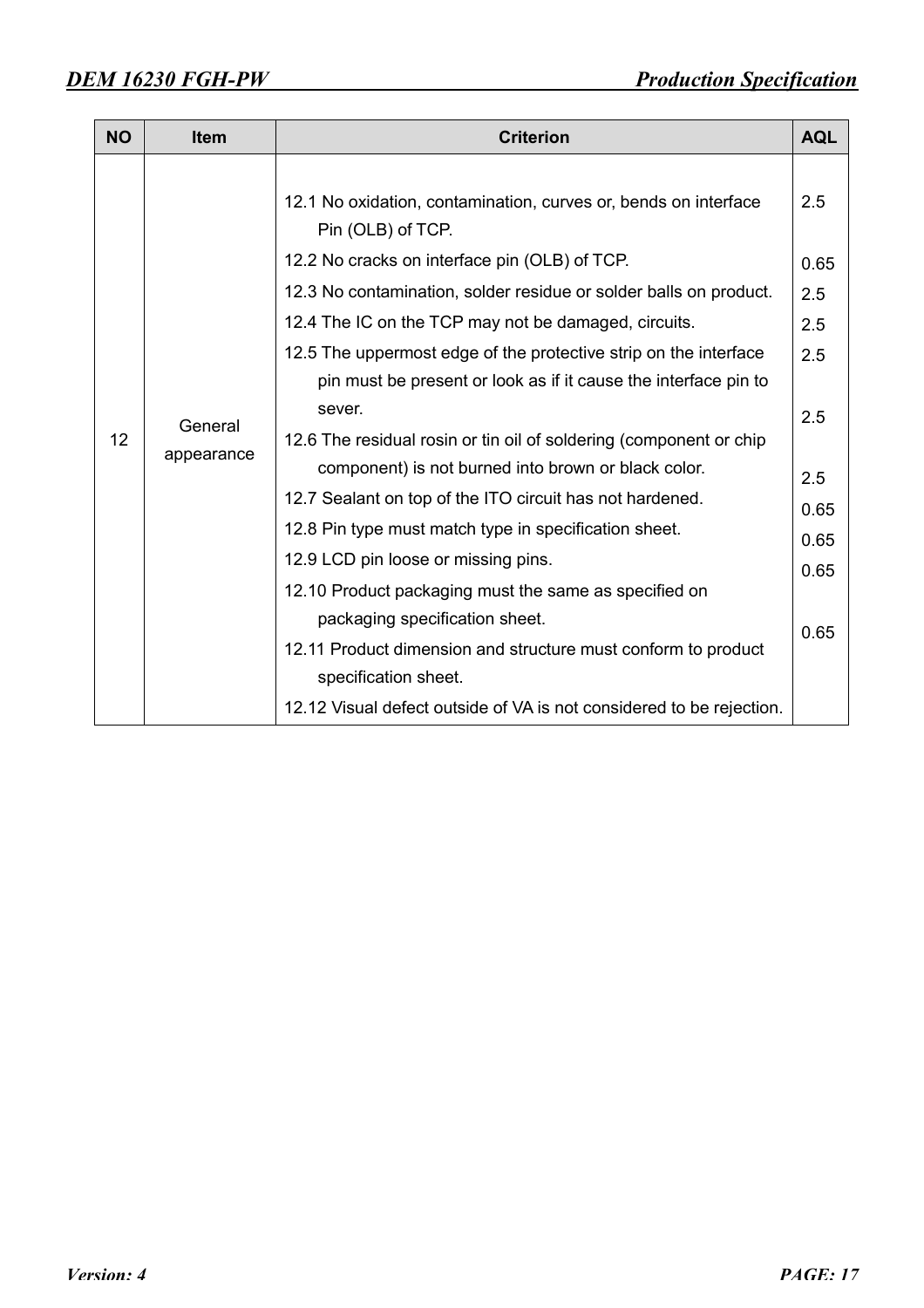### **10. Precautions in use of LCD Modules**

- (1) Avoid applying excessive shocks to the module or making any alterations or modifications to it.
- (2) Don't make extra holes on the printed circuit board, modify its shape or change the components of LCD module.
- (3) Don't disassemble the LCM.
- (4) Don't operate it above the absolute maximum rating.
- (5) Don't drop, bend or twist LCM.
- (6) Soldering: only to the I/O terminals.
- (7) Storage: please storage in anti-static electricity container and clean environment.
- (8) DISPLAY have the right to change the passive components, including R3,R6 & backlight adjust resistors. (Resistors,capacitors and other passive components will have different appearance and color caused by the different supplier.)
- (9) DISPLAY have the right to change the PCB Rev. (In order to satisfy the supplying stability, management optimization and the best product performance...etc, under the premise of not affecting the electrical characteristics and external dimensions, DISPLAY have the right to modify the version.)
- $(10)$  To ensure the stability of the stability of the display screen, please apply screen saver after showing 30 minutes of fixed display content.
- (11) The limitation of FPC bending

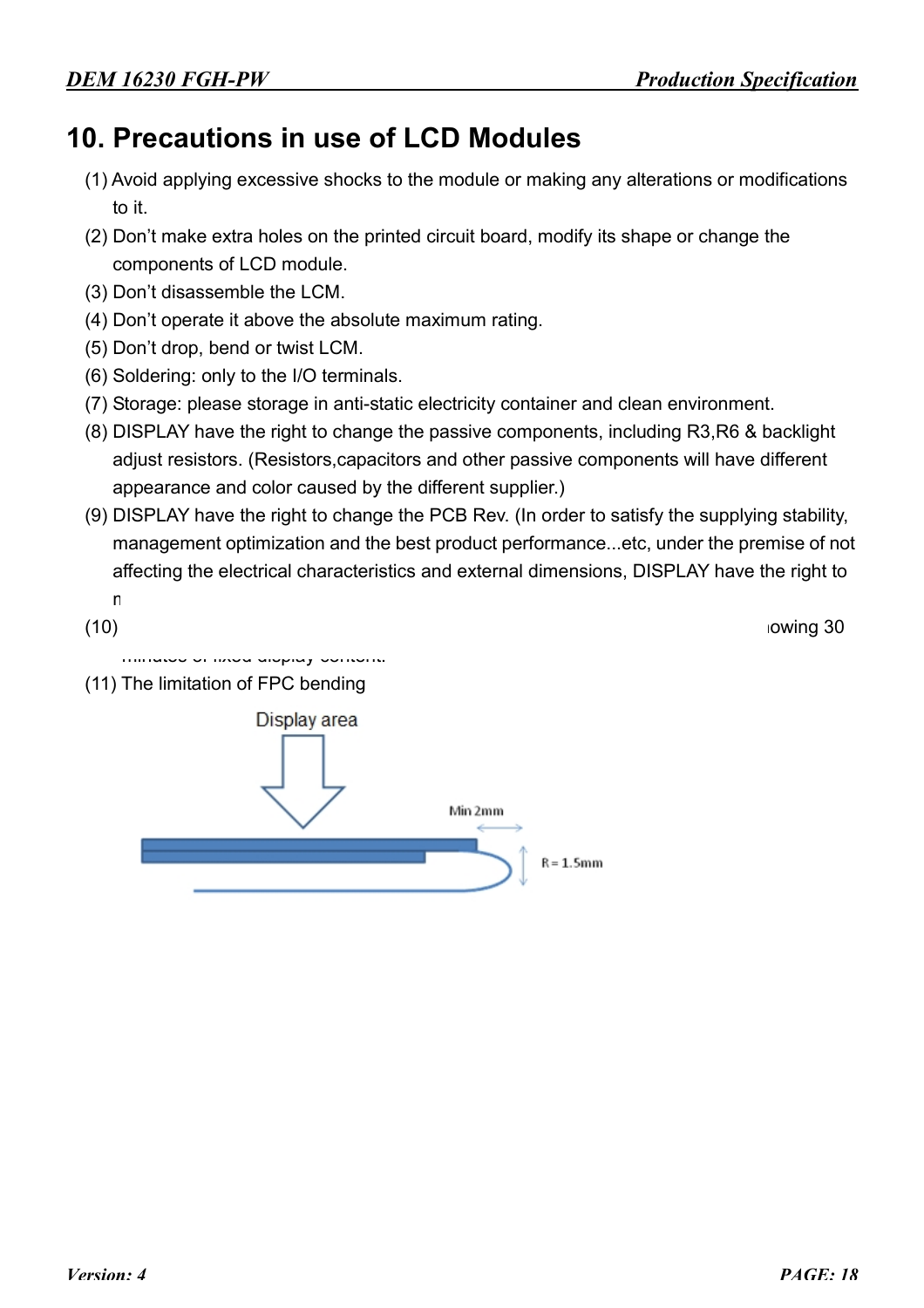# **11. Application Schematics**







| ST7032i over Glass                                                     |
|------------------------------------------------------------------------|
| $\operatorname{Bon}$ : setbooster circuiton / $\operatorname{FON} = 1$ |
| $Pinconnection$ :                                                      |
| 01.EXT=0                                                               |
| 02.OPR1=0                                                              |
| 03.OPR2=0                                                              |
| 04.SHLC=0                                                              |
| 05.SHL.S=0                                                             |
| 06.OPF1=0                                                              |
| 07.OPF2=0                                                              |
| O8 CLS=1                                                               |
| 09.4HT interface                                                       |
| 10.VOUT=VIN(max3.5V) x2                                                |
| 11.C1 connect 01.uF ~ 1uF(SMD)                                         |
| 12.C2 connect 0.47uF~22uF(SMD)                                         |
|                                                                        |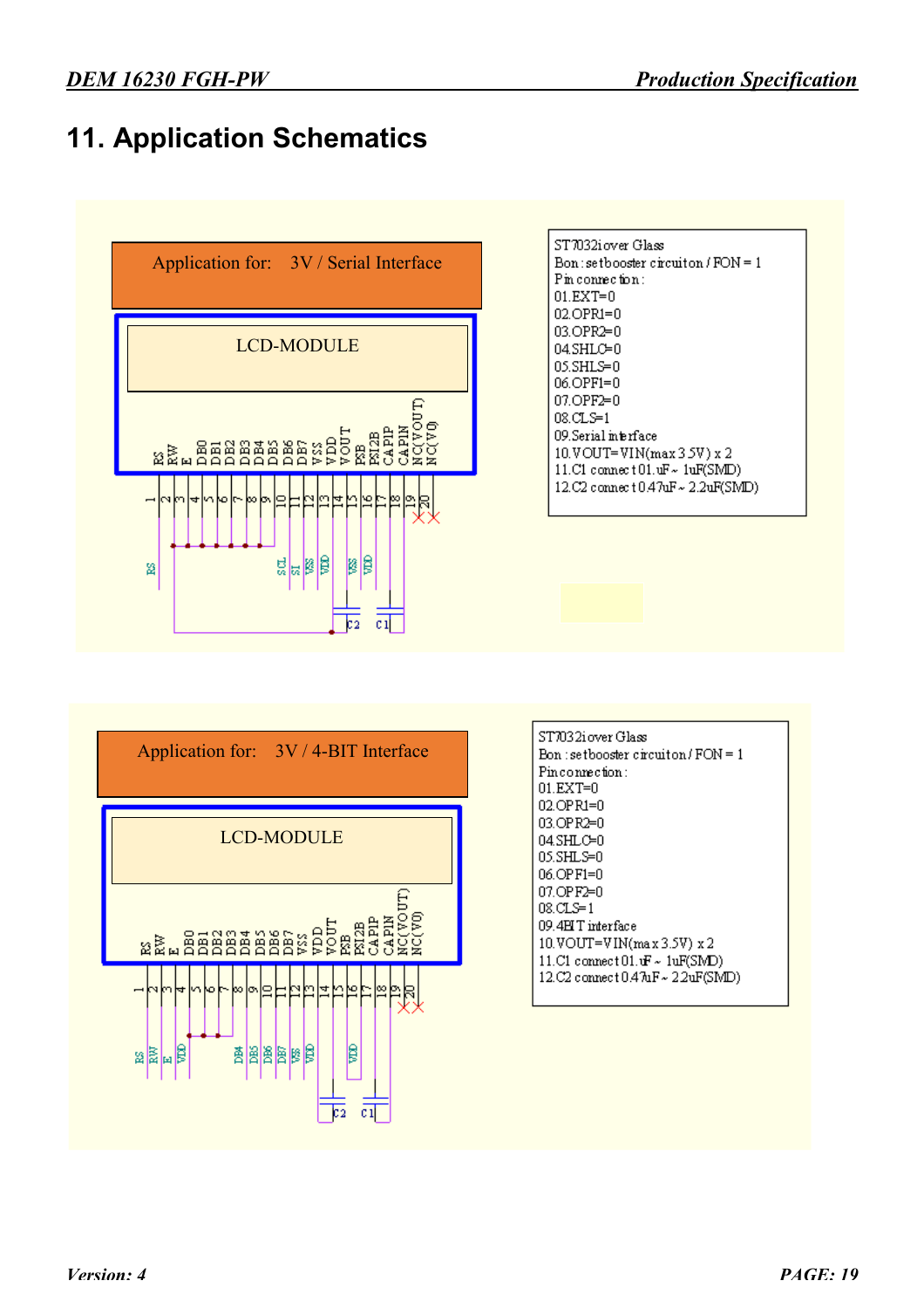

| ST7032iover Glass                     |
|---------------------------------------|
| Bon : se thooster circuiton $FON = 1$ |
| $P$ in connection :                   |
| 01.EXT=0                              |
| 02.OPR1=0                             |
| በ⊰ OPR2⊨በ                             |
| 04.SHLC⊨0                             |
| 05.SHLS⊨0                             |
| 06.OPF1=0                             |
| 07.OPF2=0                             |
| $08 \text{ CL}$ s $= 1$               |
| 09.8PLT interface                     |
| 10.VOUT=VIN(max 3.5V) x 2             |
| 11.C1 connect 01.uF ~ 1uF(SMD)        |
| 12.C2 connect 0.47uF ~ 2.2uF(SMD)     |



| ST7032ioverGlass<br>$\mathtt{Bon}$ : setbooster circuiton / $\mathtt{FON} = 1$ |
|--------------------------------------------------------------------------------|
| $\mathop{\mathrm{Pin}}\nolimits$ connection :                                  |
| $01.EXT{=}0$                                                                   |
| 02.OPR1=0                                                                      |
| 03.OPR2=0                                                                      |
| 04.SHLC⊨0                                                                      |
| 05.SHLS=0                                                                      |
| 06.OPF1=0                                                                      |
| 07.OPF2=0                                                                      |
| 08.CLS=1                                                                       |
| 09.IIC interface                                                               |
| 10.VOUT=VIN(max 3.5V) x 2                                                      |
| 11.C1 connect 01.uF ~ 1uF(SMD)                                                 |
| 12.C2 connect 0.47uF ~ 2.2uF(SMD)                                              |
|                                                                                |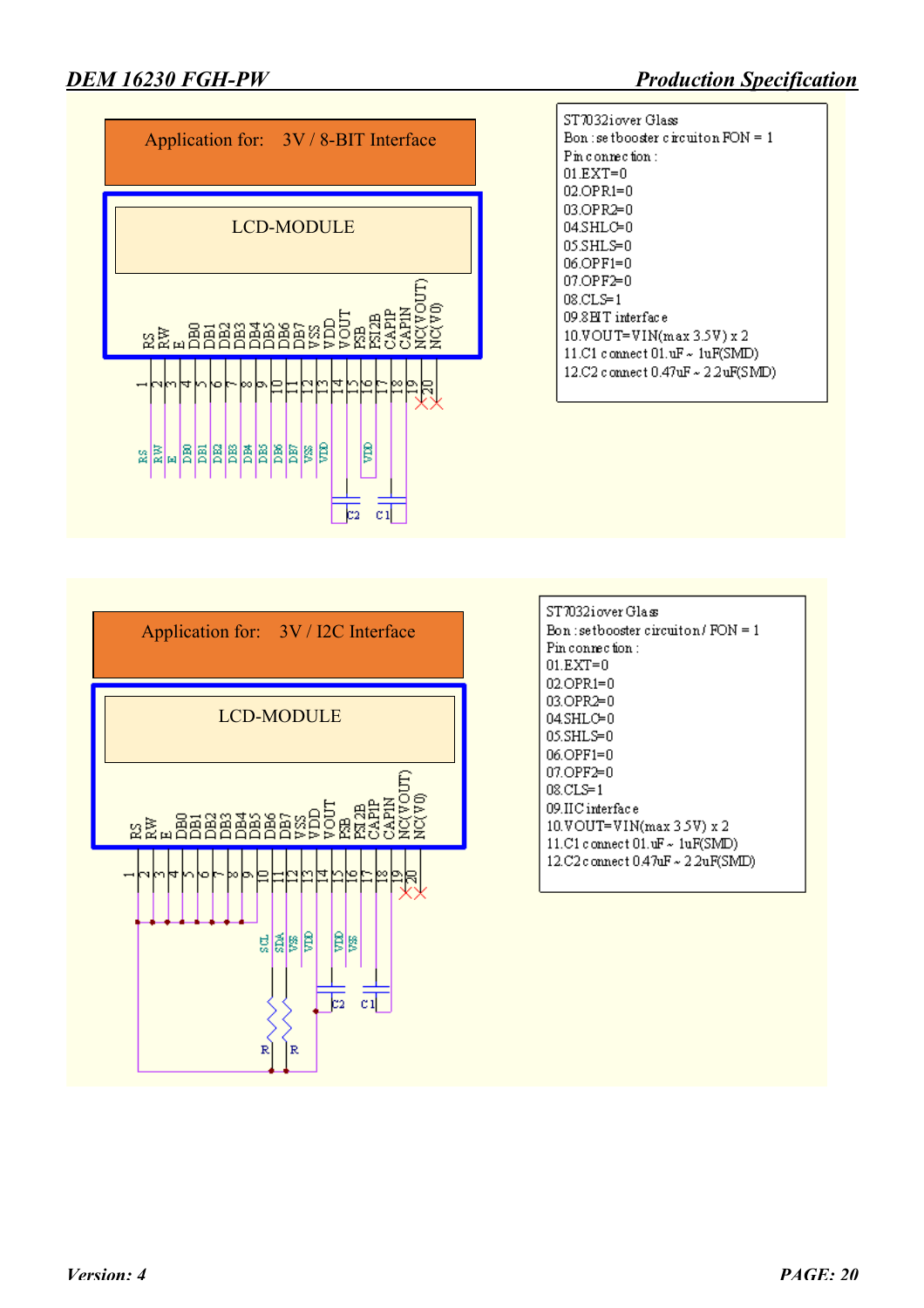





| ST7032iover Glass                      |
|----------------------------------------|
| $Bon: set booster$ circuit OFF/FON = 1 |
| $Pin$ connection:                      |
| በ1 F.XT≒በ                              |
| 02.OPR1=0                              |
| 03.OPR2=0                              |
| 04. SHLC=0                             |
| 05.SHLS≒0                              |
| በ6 OPF1=በ                              |
| 07 OPE≽0                               |
| 08 CLS≒1                               |
| 09.4EITinterface                       |
| 10.VOUT=VDD(max 5.5V)                  |
|                                        |